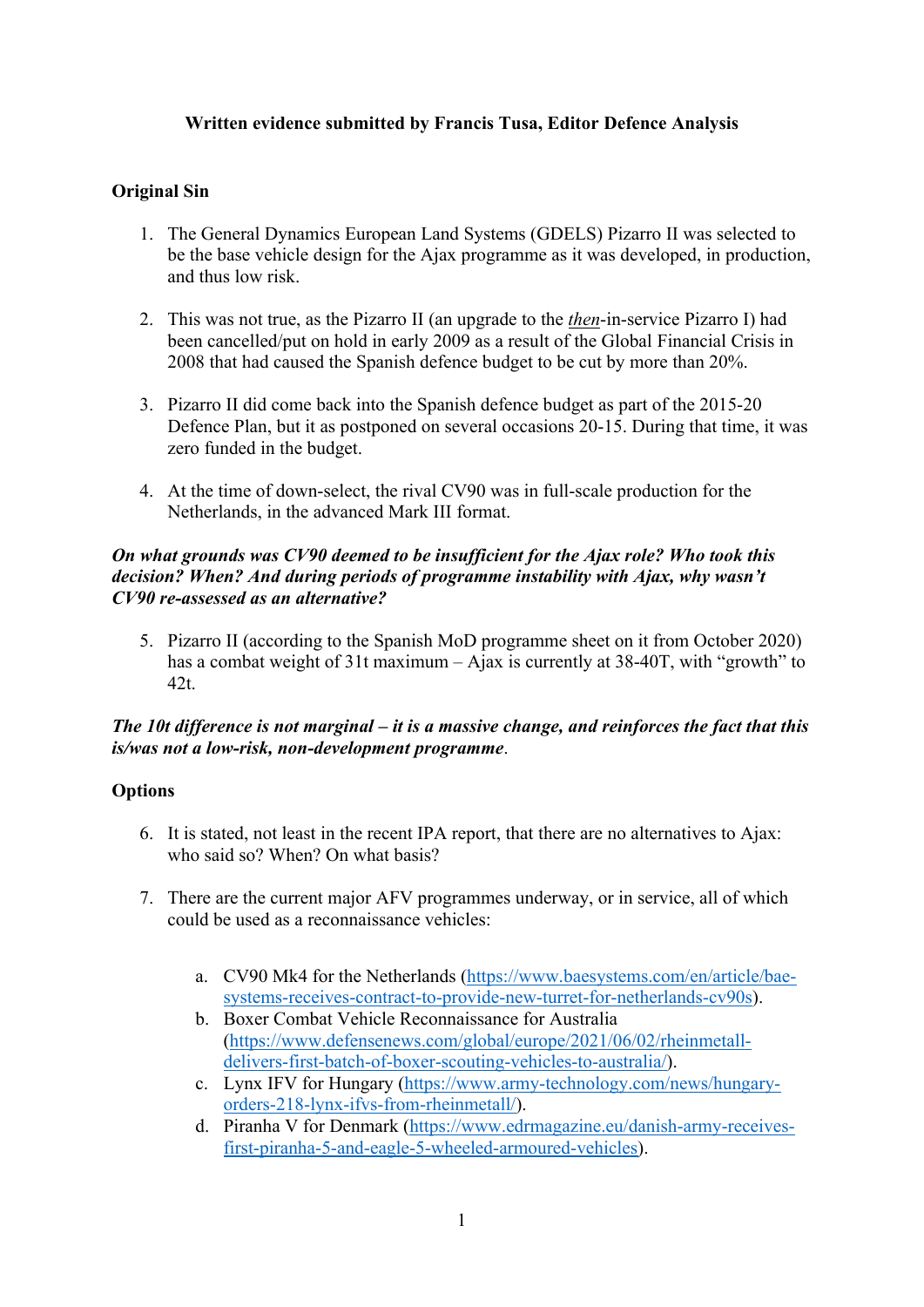e. Jaguar reconnaissance vehicles for France ([https://www.overtdefense.com/2020/06/23/french-army-unveils-jaguar-recon](https://www.overtdefense.com/2020/06/23/french-army-unveils-jaguar-recon-vehicle/)[vehicle/\)](https://www.overtdefense.com/2020/06/23/french-army-unveils-jaguar-recon-vehicle/).

**Note**: 40mm Case-Telescoped Ammunition (the chosen armament system for Ajax) turrets are/have been integrated onto CV90, Boxer, and Jaguar.

*There are options for an alternative to Ajax: CV90 has always been there, as has Piranha; Boxer has become a recce vehicle over the past 3-5-years; Jaguar is now in-service with the French Army; Lynx is more developmental, but an advanced system*.

### **Noise and Vibration: The Dates**

- 8. The MoD/ministers have said that it was only in late-2019 that excessive noise/vibration was reported by trials crews at the Armoured Trials and Development Unit (ATDU).
- 9. At the same time, according to the IPA 2021 Ajax report, General Dynamics says that it had not experienced any such problems when testing prototype and earlyproduction vehicles.
- 10. However, in discussions with fellow defence specialist journalists, a group of more than half a dozen from different publications have agreed that we all learned (from different sources) of such issues at the 2017 DSEI defence show in London.
- 11. The sources included personnel attached to General Dynamics, departing GD employees, Army personnel attached to GD, Lockheed Martin (who build the Ajax turret), as well as close to a dozen sub-contractors, whether to GD or LM.
- 12. Although, at that time, there was no 100% confirmed cause, there was a widely-held belief that the weight reduction programme that had taken place c.2016 was the root cause.
- 13. Basically, efforts to reduce the weight of the base chassis had changed the dynamics of how the hull reacted, and the new, lighter chassis had less rigidity, thus causing the issues.
- 14. All the specialist defence journalists were told versions of the fact that stabilising the 40mm cannon was difficult/impossible as a result of the vibration, and that there were also some issues about:
	- a. Vibration adversely affecting electronic systems in the turret.
	- b. Vibration causing cables to come un-connected from the boxes that they connected.